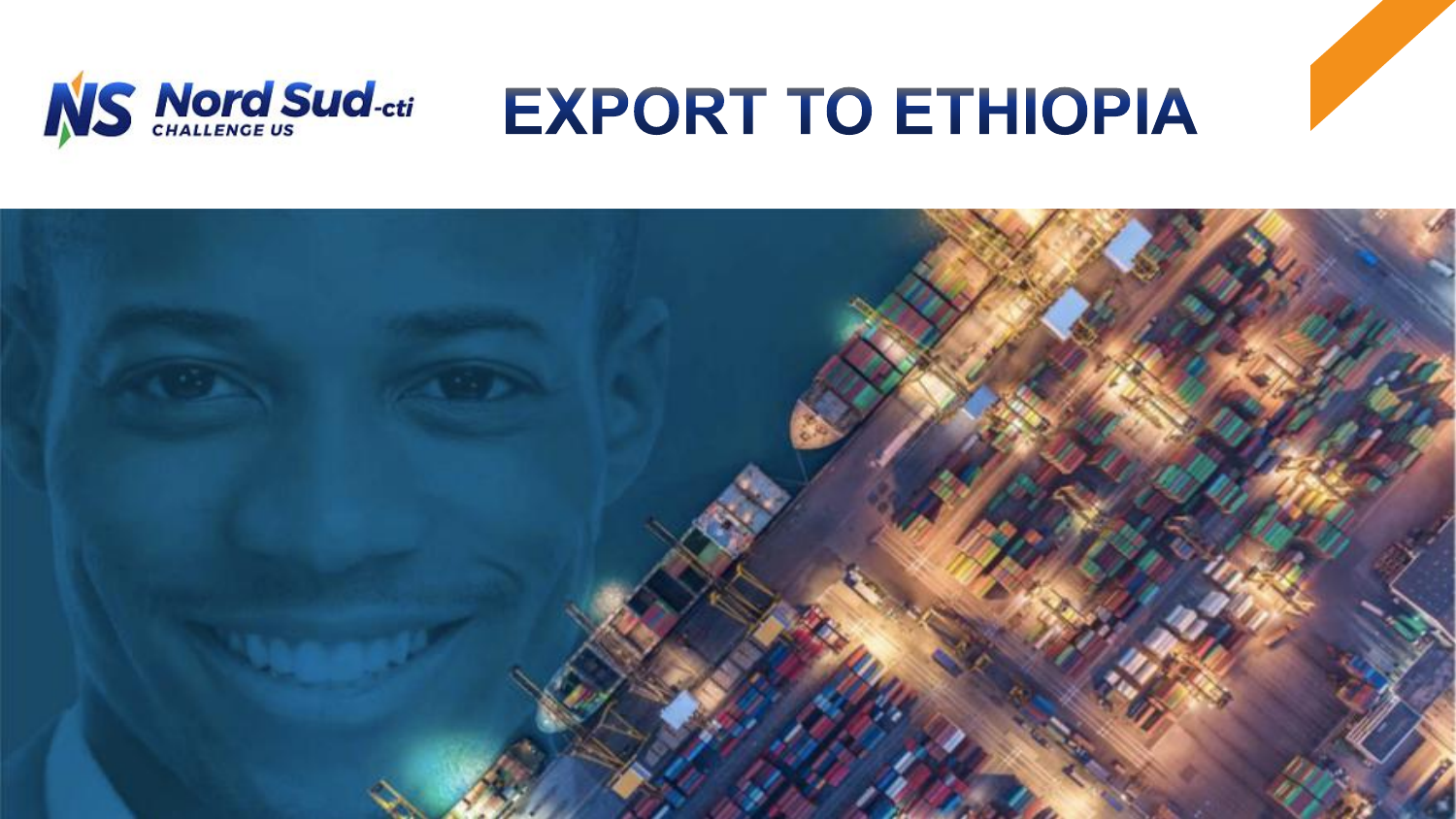### **Country Profile**

- **Land mass: 1,104,300 sq km**
- § **Population:** 91,73m
- § **Urban Population:** 18%
- § **Life expectancy:** 62
- **Religions: Christianity, Islam**
- § **Main ethnic groups:** Oromo, Amhara, Sidayama, Somali, Tigraway, Guragie
- § **Literacy:** 36%
- § **Inflation:** 6,90%
- § **Current account as % of GDP:** -6,59%
- § **Aid Flows:** \$3,8bn
- **Main export: Coffee**
- § **FDI:** \$970m



EXPORT TO ETHIOPIA

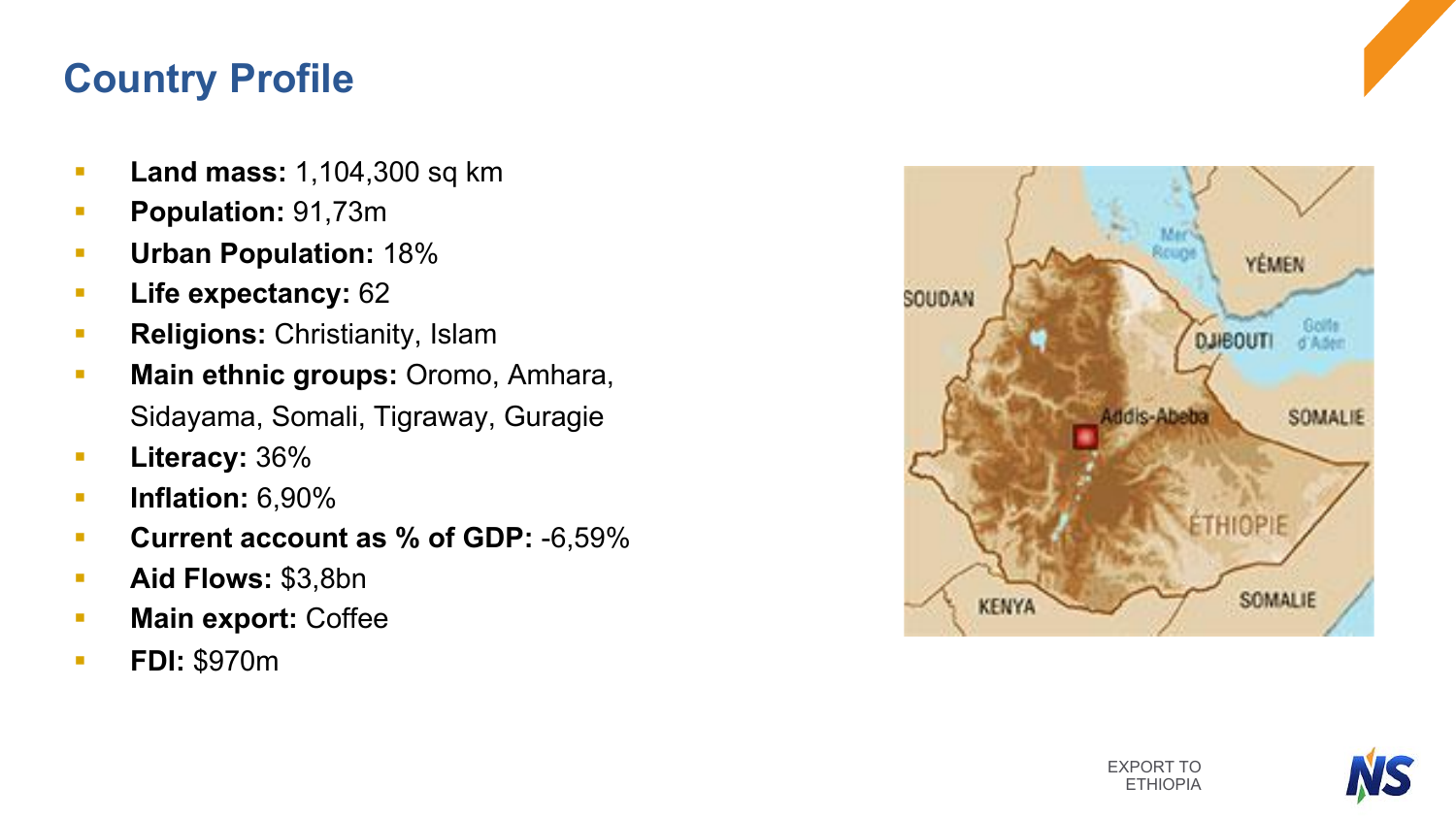## | **COUNTRY PROFILE** | ETHIOPIA



#### **MAIN FIGURES 2017**



#### **INDUSTRY EXPERTISE**

Automotive & Transport Defense Food & Beverages Garments & Shoes Industrial Projects Luxury Retail & Fashion Oil & Gas Power Technologies Telecom



**Mekele**

**Hawassa**

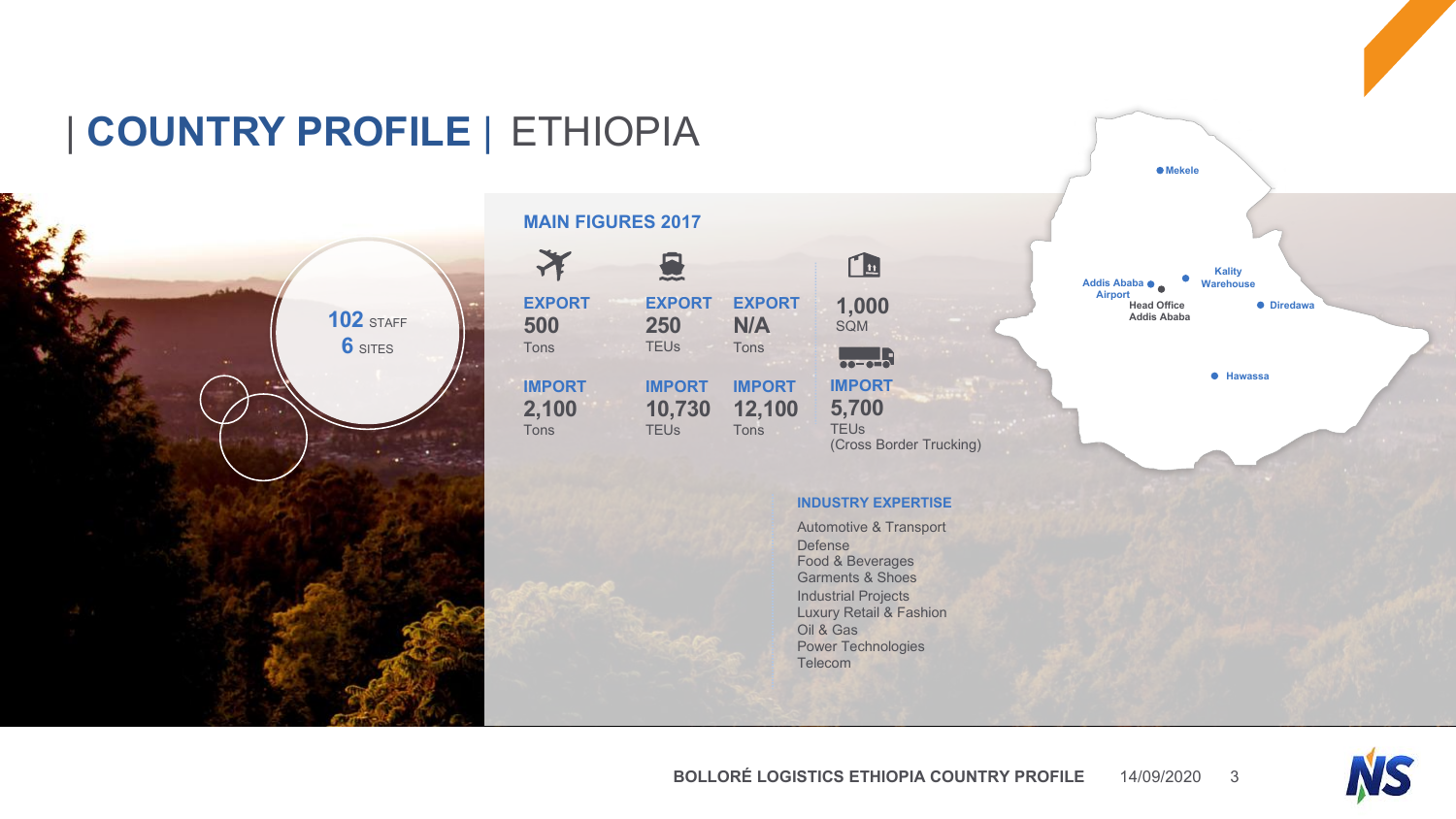# **COMMERCIAL INVOICE**

• **It shall be established, at a minimum, in four copies and shall contain the usual mentions. It is written, preferably, in English.** 

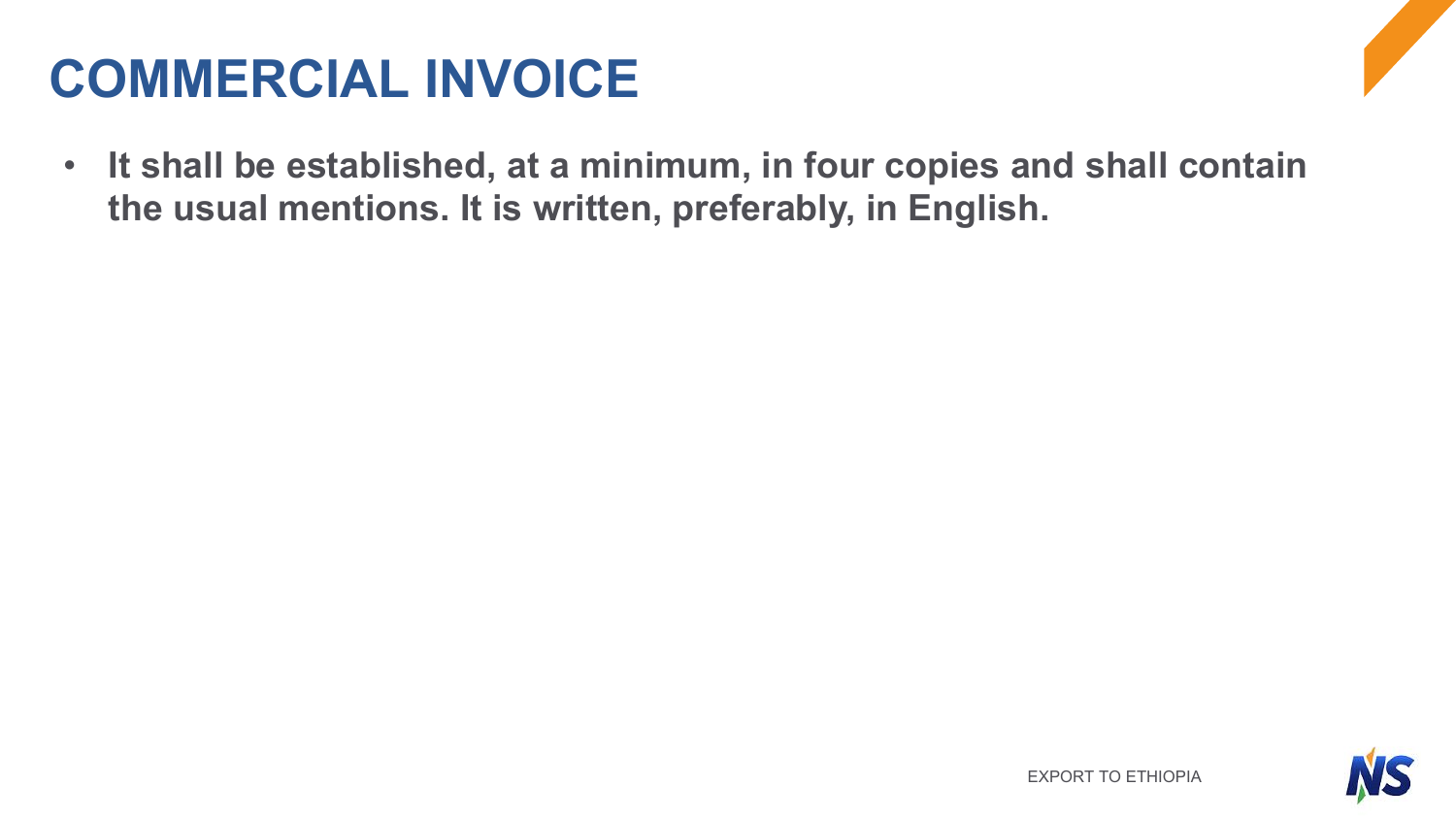

**Although Ethiopia does not grant preferential customs treatment to products originating in the European Union, the customs services may require a document EUR.1 when importing these products and, in particular, "where these are incorporated in the manufacture of a local product and reexported to the EU ".**

**Shipments of less than EUR 6 000 or made by an approved exporter may lead to a declaration as for the EUR.1 "when incorporated into the manufacture of a local product and re-exported to the EU. " The latter must be established on an invoice, a delivery note or any other commercial document describing the products concerned in a sufficiently detailed manner to be able to identify them.**

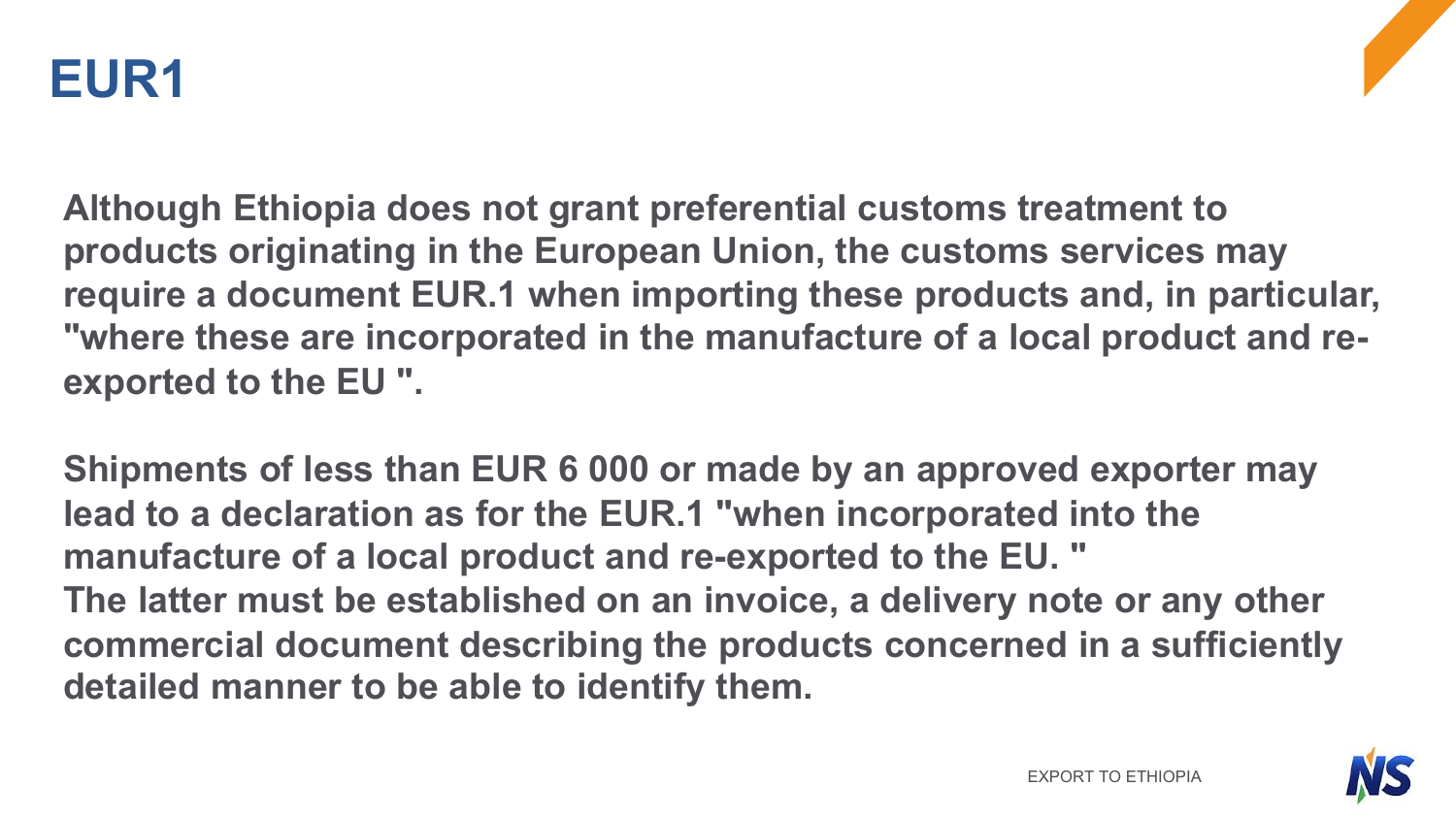# **Certificate of origin**

**Mandatory for all products, it must be established on the Community form.**

**Certificate of Origin forms are distributed by specialized printing companies and Chambers of Commerce and Industry. CCI Paris Ile-de-France and some [provincial CCIs offer dematerialized certificates: https://www.formalites](https://www.formalites-export.com/)export.com**

**The rules on the issuance and use of certificates of origin are specified in the Certificate of Community Origin document.**

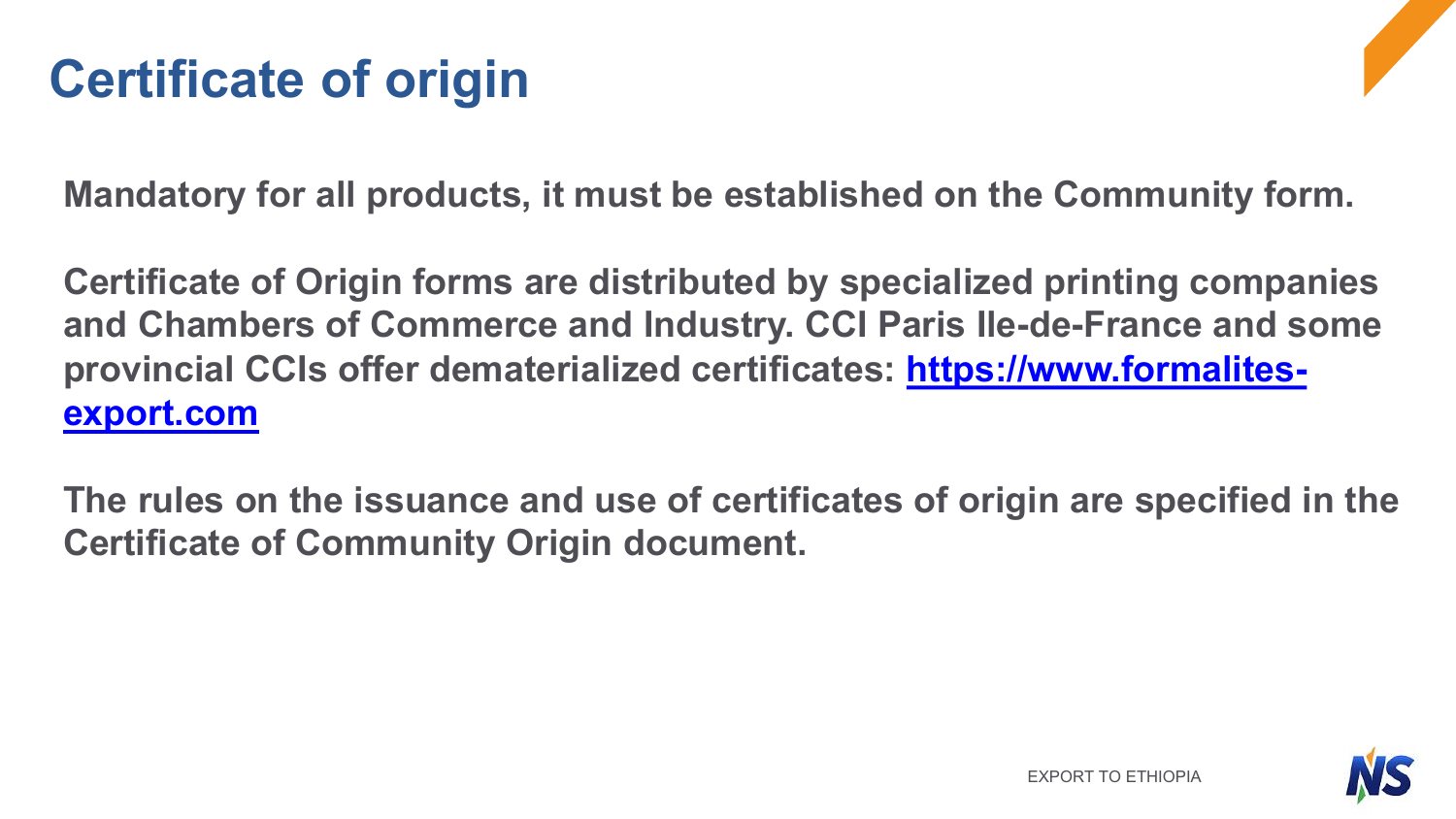# **Required certificates**

DEPENDING ON THE KIND OF COMMODITY

- **For meat and by-products of animal origin (milk, eggs, meat preparation, etc.) : sanitary certificate**
- **For fruits, vegetables, seeds and other plants : phytosanitary certificate**
- **For pharmaceutical products : certificate of free sale**
- **For cosmetics : certificate of free sale**









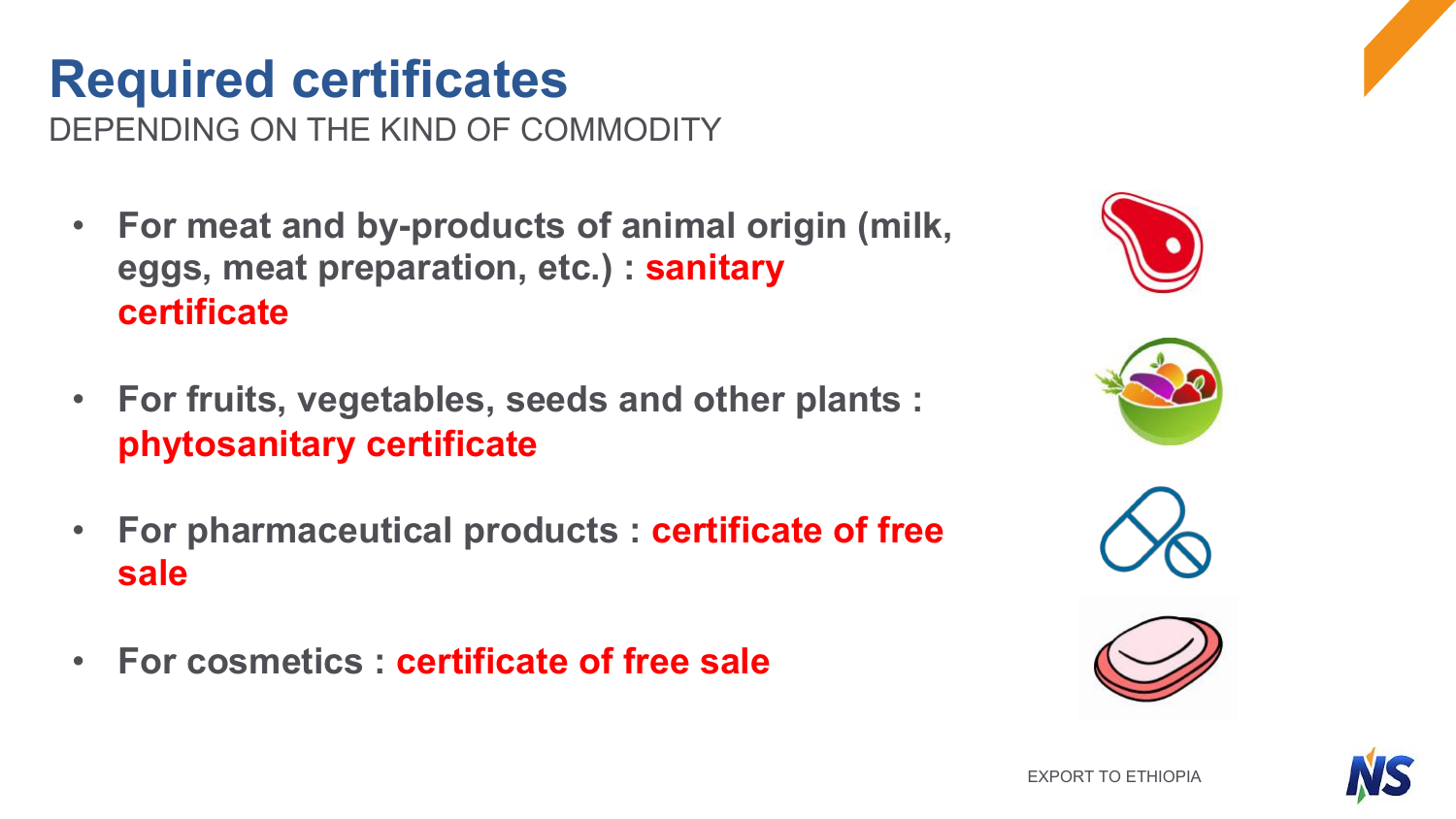# **Transport and packaging**

#### **Transportation documents :**

**The main transport documents are the bill of lading, the LTA or AWB air waybill, the international CMR consignment note and the international CIM consignment note.**

### **Packing list :**

**This list summarizes all the exported goods and specifies the volumes, the number of packages, crates, containers as well as the exact quantity of the goods.** 

#### **Transport insurance :**

**There is no obligation of local insurance, that is to say of obligation to assure, in Ethiopia, the international transport of goods.** 

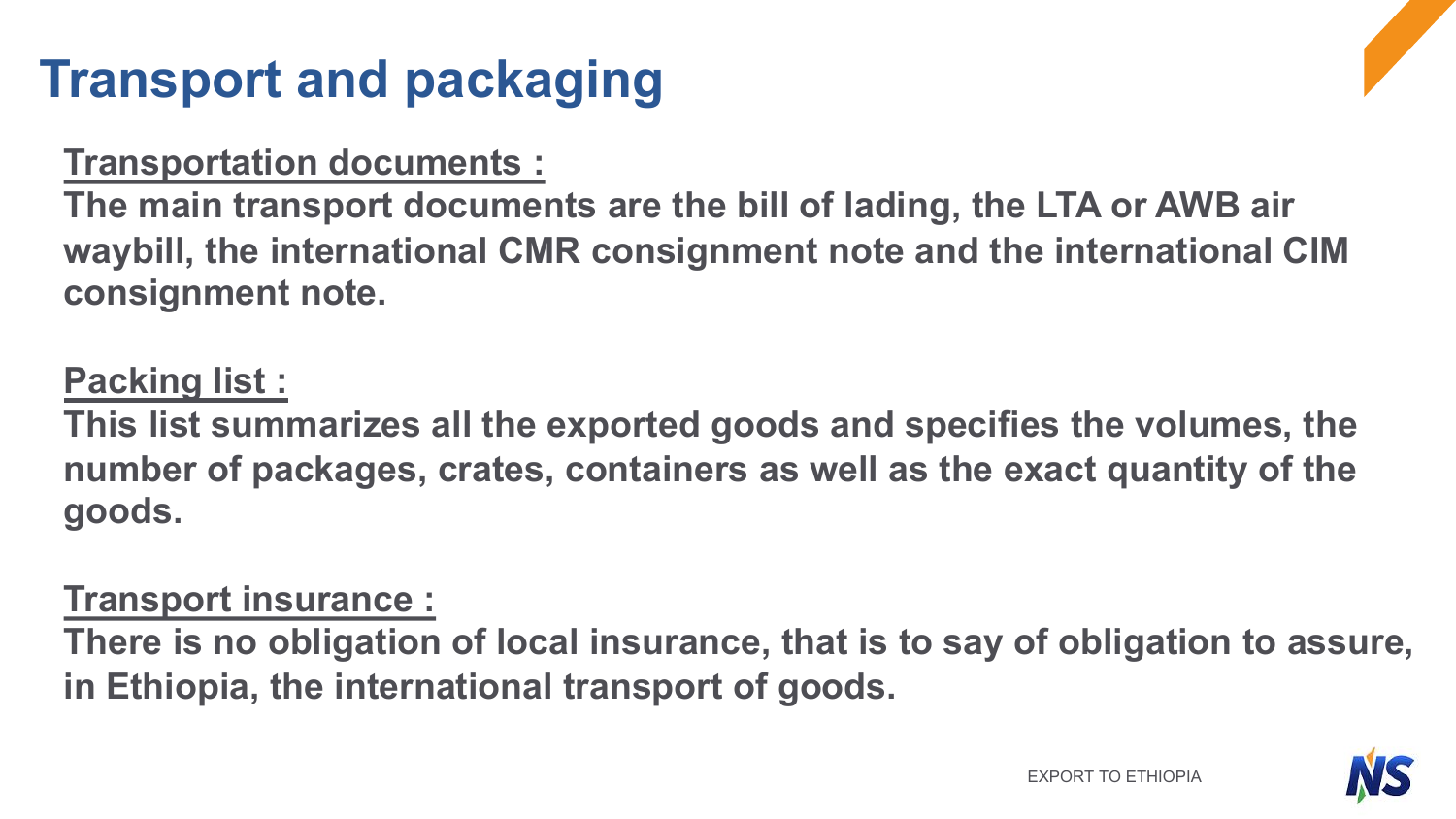#### **Passport Business Visa:**

**The cost is 17 euros for a single entry, 25.5 euros for multiple entries. It is payable only in cash. If sent by post, the payment must be made by cash order. The lead time is 48 hours.**

**Rates are valid on the date of the card: they are subject to change without notice; it is advisable to call the concerned Consulate before any step.**

#### **Good to know :**

**There are labeling requirements that vary by product, including country of origin.**

**Refer to the information on the Market Access website, in the "Procedures and formalities" section, which should, however, be completed.**